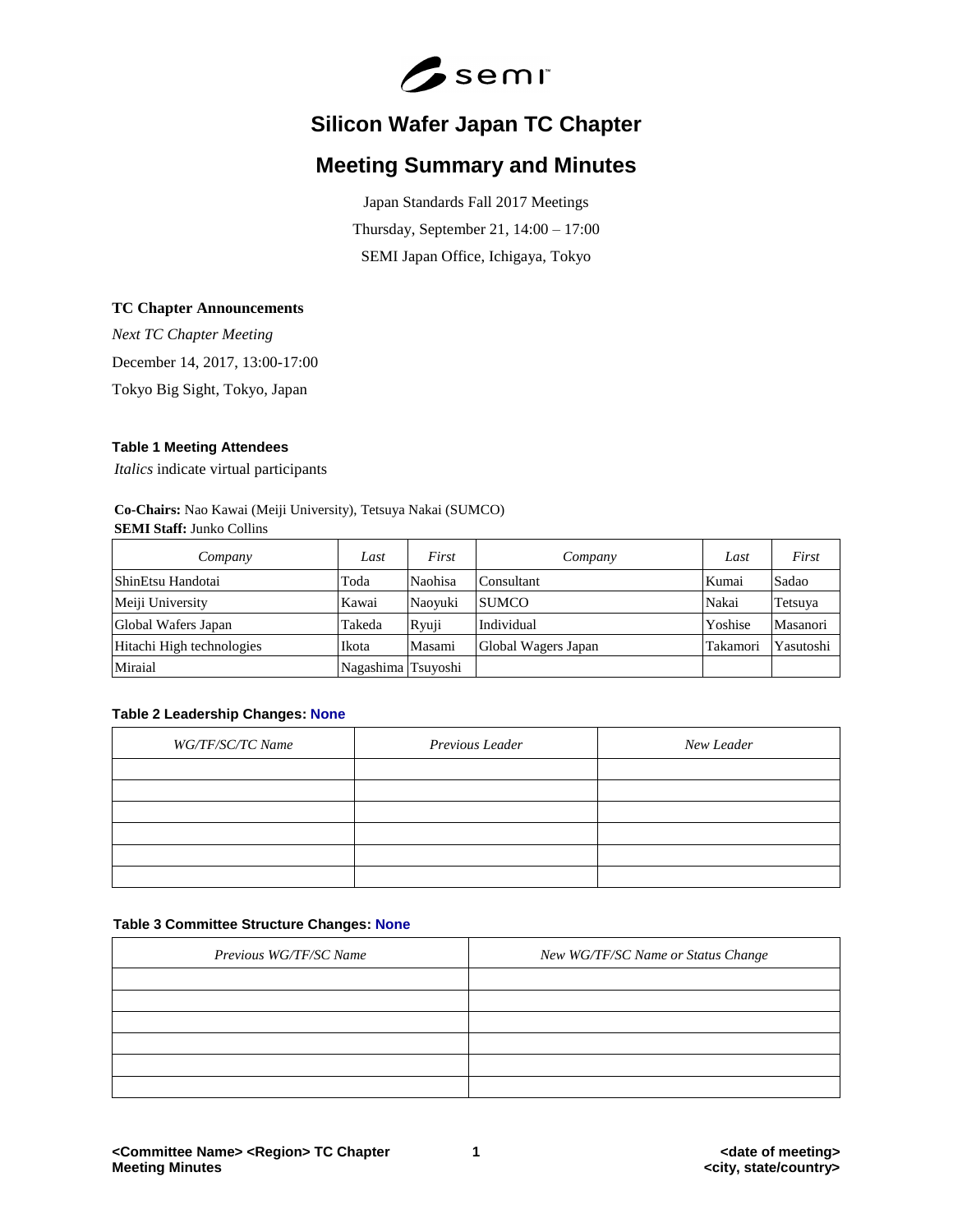

## **Table 4 Ballot Results: No ballot review**

| Document # | Document Title | Committee Action |
|------------|----------------|------------------|
|            |                |                  |
|            |                |                  |
|            |                |                  |
|            |                |                  |
|            |                |                  |
|            |                |                  |

#1 **Passed** ballots and line items will be submitted to the ISC Audit & Review Subcommittee for procedural review.

#2 **Failed** ballots and line items were returned to the originating task forces for re-work and re-balloting or abandoning.

#### **Table 5 Activities Approved by the GCS between meetings of the TC Chapter: None**

| # | Type | <i>SC/TF/WG</i> | Details |
|---|------|-----------------|---------|
|   |      |                 |         |
|   |      |                 |         |
|   |      |                 |         |

## **Table 6 Authorized Activities**

Listing of all revised or new SNARF(s) approved by the Originating TC Chapter.

| #    | Type         | <i>SC/TF/WG</i>                                | <i>Details</i>                                                                                                                                                                              |
|------|--------------|------------------------------------------------|---------------------------------------------------------------------------------------------------------------------------------------------------------------------------------------------|
| TBD  | <b>SNARF</b> | International<br>Advanced<br><b>Task Force</b> | Line item Revision for M49 "GUIDE FOR SPECIFYING GEOMETRY<br>MEASUREMENT SYSTEMS FOR SILICON WAFERS FOR THE 130 nm TO 16 nm<br>Wafer Geometry TECHNOLOGY GENERATIONS"                       |
| 5774 | SNARF        | JA Shipping                                    | Line Item Revision to modify the nonconforming title of SEMI M31-0708<br>Box Task Force MECHANICAL SPECIFICATION FOR FRONT-OPENING SHIPPING BOX USED<br>TO TRANSPORT AND SHIP 300 mm WAFERS |
|      |              |                                                |                                                                                                                                                                                             |

#1 SNARFs and TFOFs are available for review on the SEMI Web site at:

<http://downloads.semi.org/web/wstdsbal.nsf/TFOFSNARF>

## **Table 7 Authorized Ballots:**

| #    | When             | ТF                      | Details                                                                                                                                                                                     |
|------|------------------|-------------------------|---------------------------------------------------------------------------------------------------------------------------------------------------------------------------------------------|
| 5774 | Cycle 8,<br>2017 | Japan Test<br>Method TF | Practice for Sample Preparation Methods for Minority Carrier Diffusion Length<br>Measurements in Silicon Wafers by Surface Photovoltage Methods                                             |
| TBD  | Cycle 8,<br>2017 | International<br>AWG TF | Line item Revision for M49 "GUIDE FOR SPECIFYING GEOMETRY<br>MEASUREMENT SYSTEMS FOR SILICON WAFERS FOR THE 130 nm TO 16 nm<br>TECHNOLOGY GENERATIONS"                                      |
| TBD  | Cycle 8,<br>2017 | <b>Box TF</b>           | Japan Shipping Line Item Revision to modify the nonconforming title of SEMI M31-0708<br>MECHANICAL SPECIFICATION FOR FRONT-OPENING SHIPPING BOX USED<br>TO TRANSPORT AND SHIP 300 mm WAFERS |
|      |                  |                         |                                                                                                                                                                                             |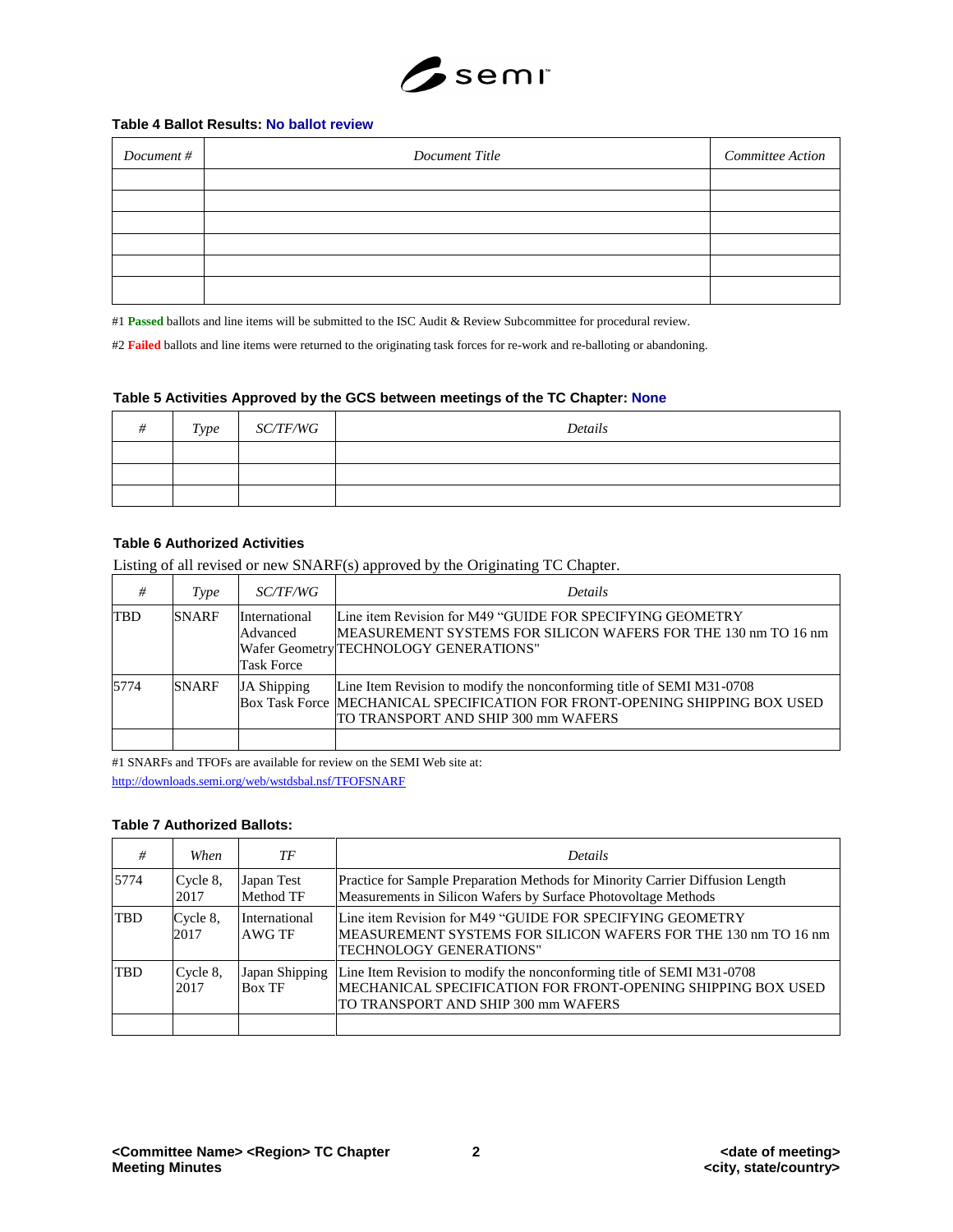

## **Table 8 SNARF(s) Granted a One-Year Extension: none**

| TF | Title | <b>Expiration Date</b> |
|----|-------|------------------------|
|    |       |                        |
|    |       |                        |
|    |       |                        |
|    |       |                        |

#### **Table 9 SNARF(s) Abolished: None**

| TF | Title |
|----|-------|
|    |       |
|    |       |
|    |       |

## **Table 10 Standard(s) to receive Inactive Status: None**

| <b>Standard Designation</b> | Title                                                             |
|-----------------------------|-------------------------------------------------------------------|
| <b>SEMI M24-0612</b>        | Specification for Polished Monocrystalline Silicon Premium Wafers |
|                             |                                                                   |
|                             |                                                                   |

## **Table 11 New Action Items**

| Item $#$                   | Assigned to | <b>Details</b>                                                                              |
|----------------------------|-------------|---------------------------------------------------------------------------------------------|
|                            |             | SiW170921-01 Test Method TF Ballot Submission: 5774 for cycle 8                             |
|                            |             | SiW170621-02 Shipping Box TF Ballot Submission: Line Item Revision to M31 for cycle 8       |
| SiW170621-03 Junko Collins |             | Tell HQ staff to change the status of M24 from current to inactive at the beginning of 2018 |
| SiW170621-04 Junko Collins |             | Check document list to identify originating region                                          |

## **Table 12 Previous Meeting Action Items:**

| Item $#$                     | Assigned to | <b>Details</b>                                                                                                                                                                                                          |
|------------------------------|-------------|-------------------------------------------------------------------------------------------------------------------------------------------------------------------------------------------------------------------------|
| $SiW170616-01$ Junko Collins |             | To ask Shipping Box Task Force to start the line-item revision activity of M31 (per<br>APPENDIX 4 of P.M.) - Done                                                                                                       |
| $SiW170616-02$ Junko Collins |             | To conduct the 2 weeks review of SNARF for New Auxiliary Information: Round-Robin<br>Testing of Sample Preparation Methods for Minority Carrier Diffusion Length Measurements<br>by Surface Photovoltage Methods - done |
| $SiW170616-03$ Junko Collins |             | To conduct the 2 weeks review of SNARF 5774: Sample Preparation Method for Minority<br>Carrier Diffusion Length Measurement in Silicon Wafers by Surface Photovoltage Method -<br>Done                                  |
|                              |             |                                                                                                                                                                                                                         |

## **1 Welcome, Reminders, and Introductions**

N. Kawai (Meiji Univ.) called the meeting to order at 14:00. The meeting reminders on antitrust issues, intellectual property issues and holding meetings with international attendance were reviewed. Attendees introduced themselves.

Attachment: Required\_Elements\_Reg\_20150327\_E+J\_2016NewStdTemplate,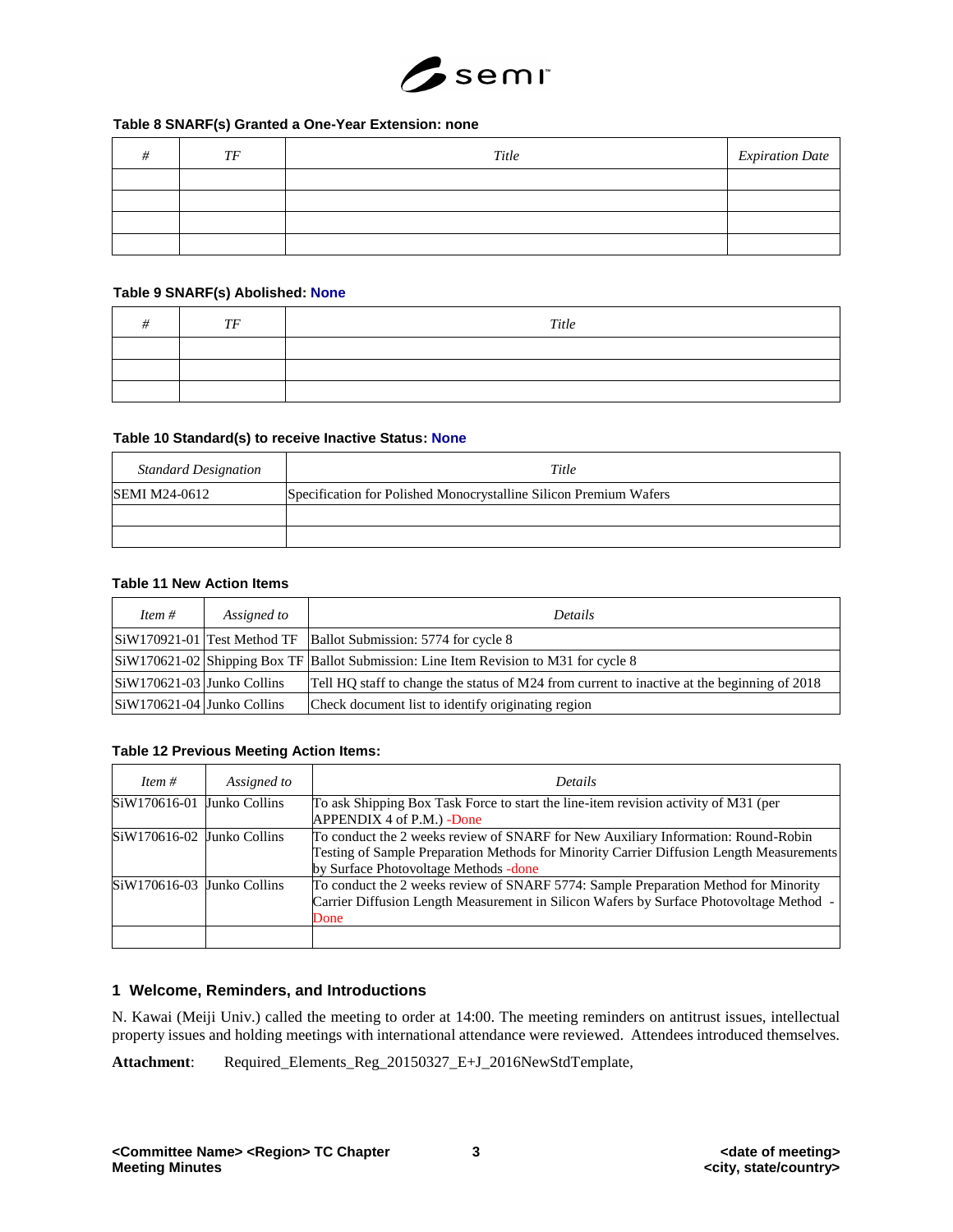

## **2 Review of Previous Meeting Minutes**

The TC Chapter reviewed the minutes of the previous meeting.

**Motion:** To approve the meeting minutes of June 16, 2017

**By / 2nd:** T. Nakai (SUMCO) / R. Takeda (Global Wafers Japan)

**Discussion:** None

**Vote:** 8/0, Motion passed

**Attachment**: Si Japan TC Chapter 2017.06.16 R1.0,

## **3 Liaison Reports**

- 3.1 *Silicon Wafer GCS*
- T. Nakai (SUMCO) reported for GCS. Of note:
- Regarding terminology document M59
	- $\triangleright$  Status of M59 changes to inactive from current.
	- $\triangleright$  In case new terminologies needed to the new documents, such terminologies are included in the Terminology section in the document.
	- All terminologies can be covered by the COT.

**Action Item**: None,

**Attachment**: None,

3.2 *Silicon Wafer North America TC Chapter*

T. Nakai (SUMCO) reported for the Silicon Wafer North America TC Chapter.

| Action Item: | None.                                           |
|--------------|-------------------------------------------------|
| Attachment:  | NA Silicon Wafer TC Liaison Report August 2017, |

3.3 *Silicon Wafer Europe TC Chapter*

No liaison report, since Silicon Wafer Europe TC Chapter Meeting has not occurred since previous Japan TC Chapter Meeting

**Action Item**: None, **Attachment**: None,

3.4 *JSNM / M4S (Material Standards Study Group for Semiconductor Supply Chain) Report*

M. Yoshise (Independent) reported. Meeting were held on July 6.

**Action Item**: None,

**Attachment**: None,

3.5 *SEMI Staff Report*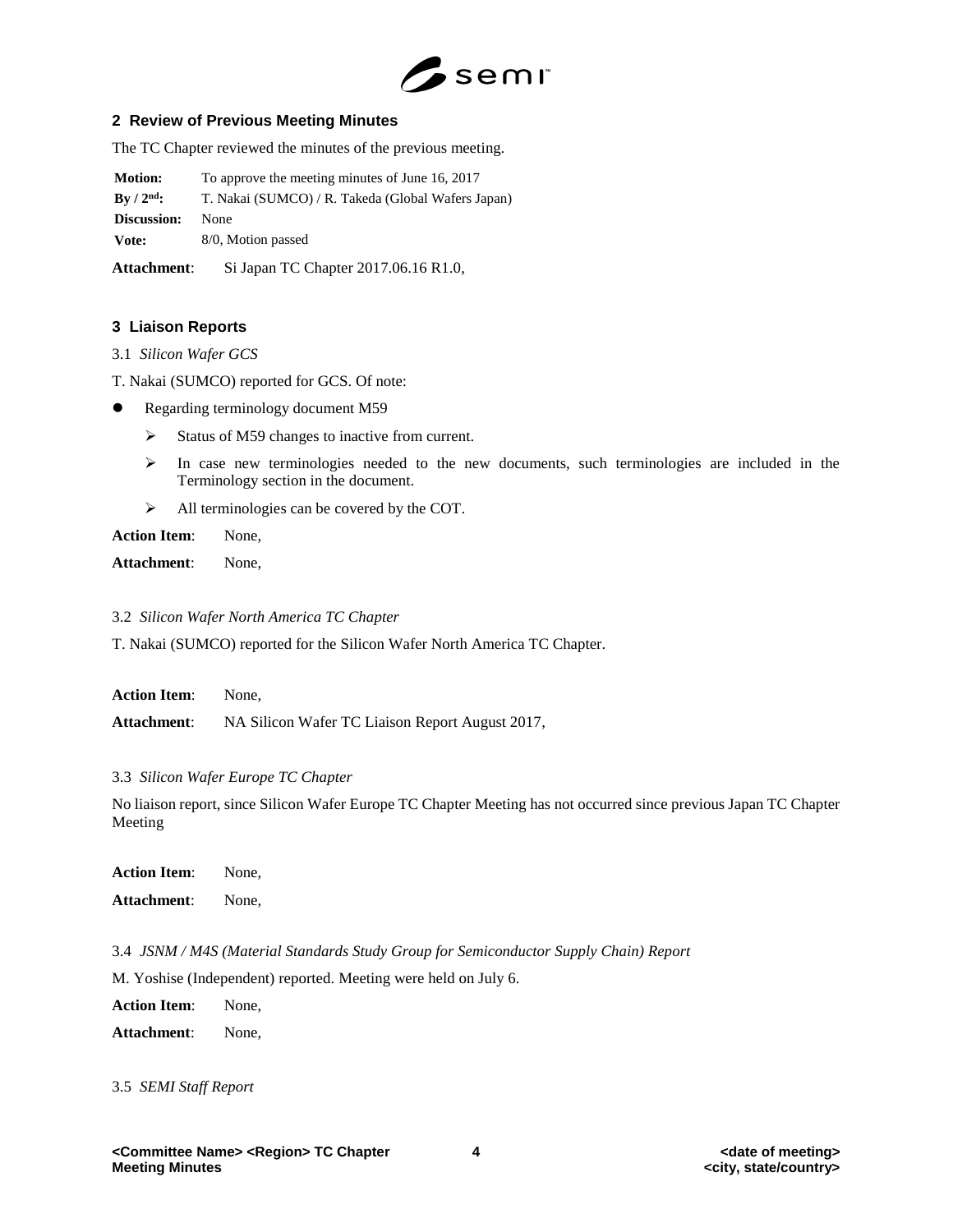

J. Collins (SEMI) gave the SEMI Staff Report. Of note, new Standards staff, See the attached report.

**Action Item:** None,

**Attachment:** SEMI Staff Report 20170906,

## **4 Ballot Review**

NOTE 1: TC Chapter adjudication on ballots reviewed is detailed in the Audits & Review (A&R) Subcommittee Forms for procedural review. The A&R forms are available as attachments to these minutes. The attachment number for each balloted document is provided under each ballot review section below.

No ballot review

## **5 Task Force Reports**

5.1 *International 450mm Shipping Box Task Force (Komatsu-san/Nagashima-san)/ JA Shipping Box Task Force (Komatsu-san/Nagashima-san*.)

The last task force meeting was held on September 11, currently the task force works on revision to M31

| Motion:                         | SNARF Approval of the Line Item Revision to modify the nonconforming title of SEMI M31-0708<br>MECHANICAL SPECIFICATION FOR FRONT-OPENING SHIPPING BOX USED TO TRANSPORT AND<br>SHIP 300 mm WAFERS                         |
|---------------------------------|----------------------------------------------------------------------------------------------------------------------------------------------------------------------------------------------------------------------------|
| $By / 2nd$ :                    | T. Nagashima (Miraial) / S. Kumai (Consultant)                                                                                                                                                                             |
| Discussion:                     | None                                                                                                                                                                                                                       |
| Vote:                           | 7/0, motion passed.                                                                                                                                                                                                        |
| <b>Motion:</b>                  | Submission of the ballot for the Line Item Revision to modify the nonconforming title of SEMI M31-0708<br>MECHANICAL SPECIFICATION FOR FRONT-OPENING SHIPPING BOX USED TO TRANSPORT AND<br>SHIP 300 mm WAFERS, to cycle 8. |
| $\mathrm{Bv}/2^{\mathrm{nd}}$ : | T. Nagashima (Miraial) / S. Kumai (Consultant)                                                                                                                                                                             |
| Discussion:                     | None                                                                                                                                                                                                                       |
| Vote:                           | 7/0, motion passed.                                                                                                                                                                                                        |
| <b>Action Item:</b>             | Task Force to submit the ballot for cycle 8,                                                                                                                                                                               |

**Attachment:** SNARF\_M31\_Title Change,

5.2 *International Advanced Wafer Geometry Task Force/Japan Advanced Wafer Geometry Task Force*

M. Yoshise (independent) reported for the International Advanced Wafer Geometry Task Force. Refer the attached report. (AWG TF Report)

Revision to SNARF of Line item revision to M49, Doc.6170

| <b>Motion:</b>           | To revise SNARF : Line item Revision for M49 "GUIDE FOR SPECIFYING GEOMETRY MEASUREMENT<br>SYSTEMS FOR SILICON WAFERS FOR THE 130 nm TO 16 nm TECHNOLOGY GENERATIONS" |
|--------------------------|-----------------------------------------------------------------------------------------------------------------------------------------------------------------------|
| $\rm\,By\,/\,2^{nd}\rm:$ | M. Yoshise (Individual) / T. Nakai (SUMCO)                                                                                                                            |
| Discussion:              | None                                                                                                                                                                  |
| Vote:                    | 7/0, motion passed.                                                                                                                                                   |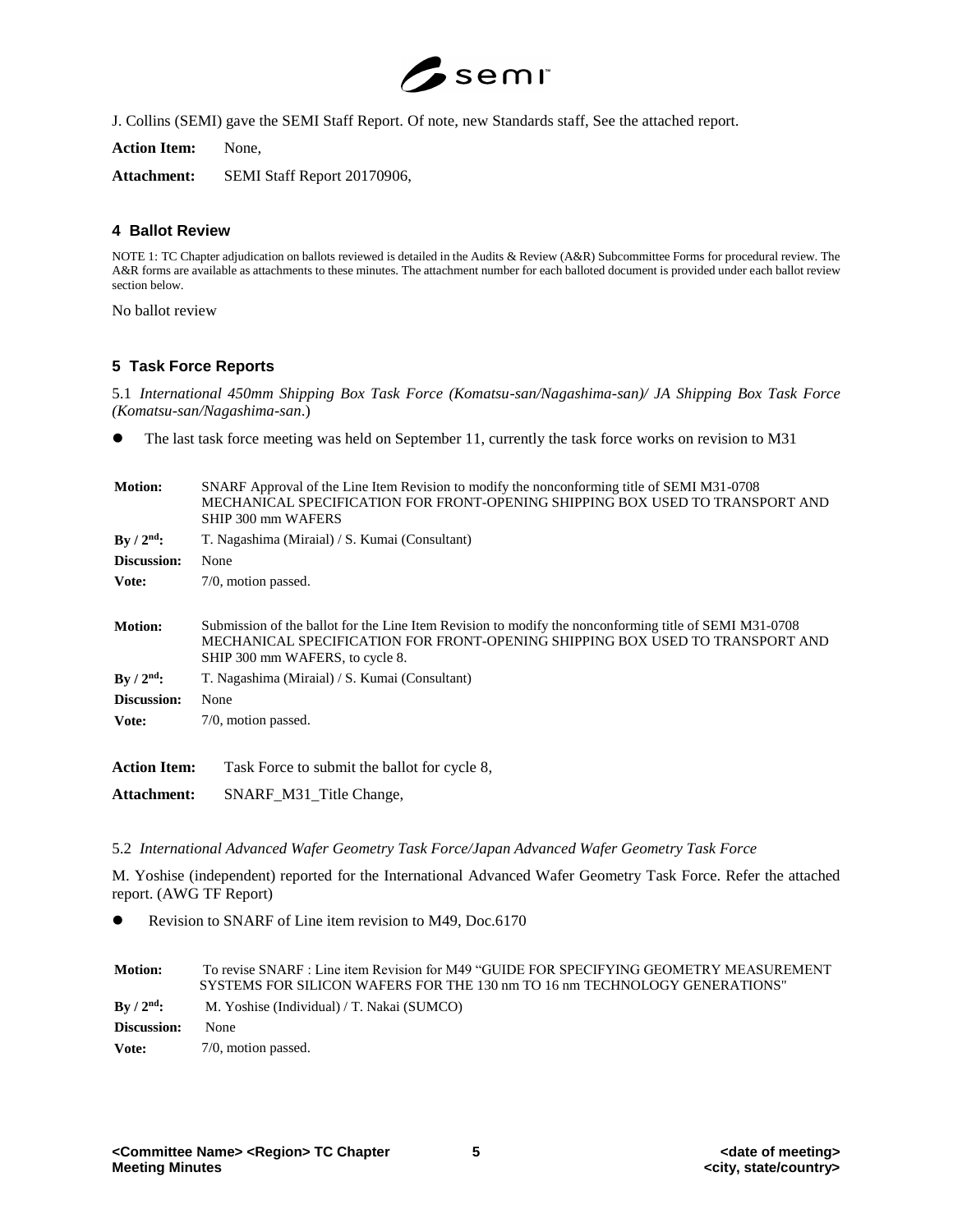

| <b>Motion:</b>                  | To submit the ballot of Line item Revision for M49 "GUIDE FOR SPECIFYING GEOMETRY<br>MEASUREMENT SYSTEMS FOR SILICON WAFERS FOR THE 130 nm TO 16 nm TECHNOLOGY<br>GENERATIONS", to cycle 8 |
|---------------------------------|--------------------------------------------------------------------------------------------------------------------------------------------------------------------------------------------|
| $\rm\,By\,$ / $\rm\,2^{nd}\rm:$ | M. Yoshise (Individual) / T. Nakai (SUMCO)                                                                                                                                                 |
| Discussion:                     | None                                                                                                                                                                                       |
| Vote:                           | $6/0$ , motion passed.                                                                                                                                                                     |
|                                 |                                                                                                                                                                                            |
|                                 |                                                                                                                                                                                            |

| <b>Action Item:</b> | TF submits the ballot to cycle 8. |
|---------------------|-----------------------------------|
| Attachment:         | AWG TF Report,                    |
|                     | SNARF M49 for 200mm rev0914A      |

#### *5.3 International Polished Wafers Task Force*

Y. Takamori (Global Wafers Japan) reported. See attached task force report. About status change of M24 **Motion:** To change the status M24 to Inactive from Current at the beginning of 2018. **By / 2nd:** Y. Takamori (Global Wafers Japan) / R. Takeda (Global Wafers Japan) **Discussion: Vote:** 8/0, motion passed.

**Action Item:** Staff to report it to HQ Responsible staff,

**Attachment:** TF Meeting Minutes\_SEMI M24 5year Review 0917,

*5.4 International Epitaxial Wafers Task Force (Toda-san)*

T. Toda (SHE) reported there is no special report. **Motion: By / 2nd:**

**Discussion: Vote:**

**Action Item:** None,

**Attachment:** None,

*5.5 International Annealed Wafers Task Force (Araki-san)*

There is no special report since there is no current activity.

**Motion: By / 2nd: Discussion: Vote:**

**Action Item:** None,

**Attachment:** None,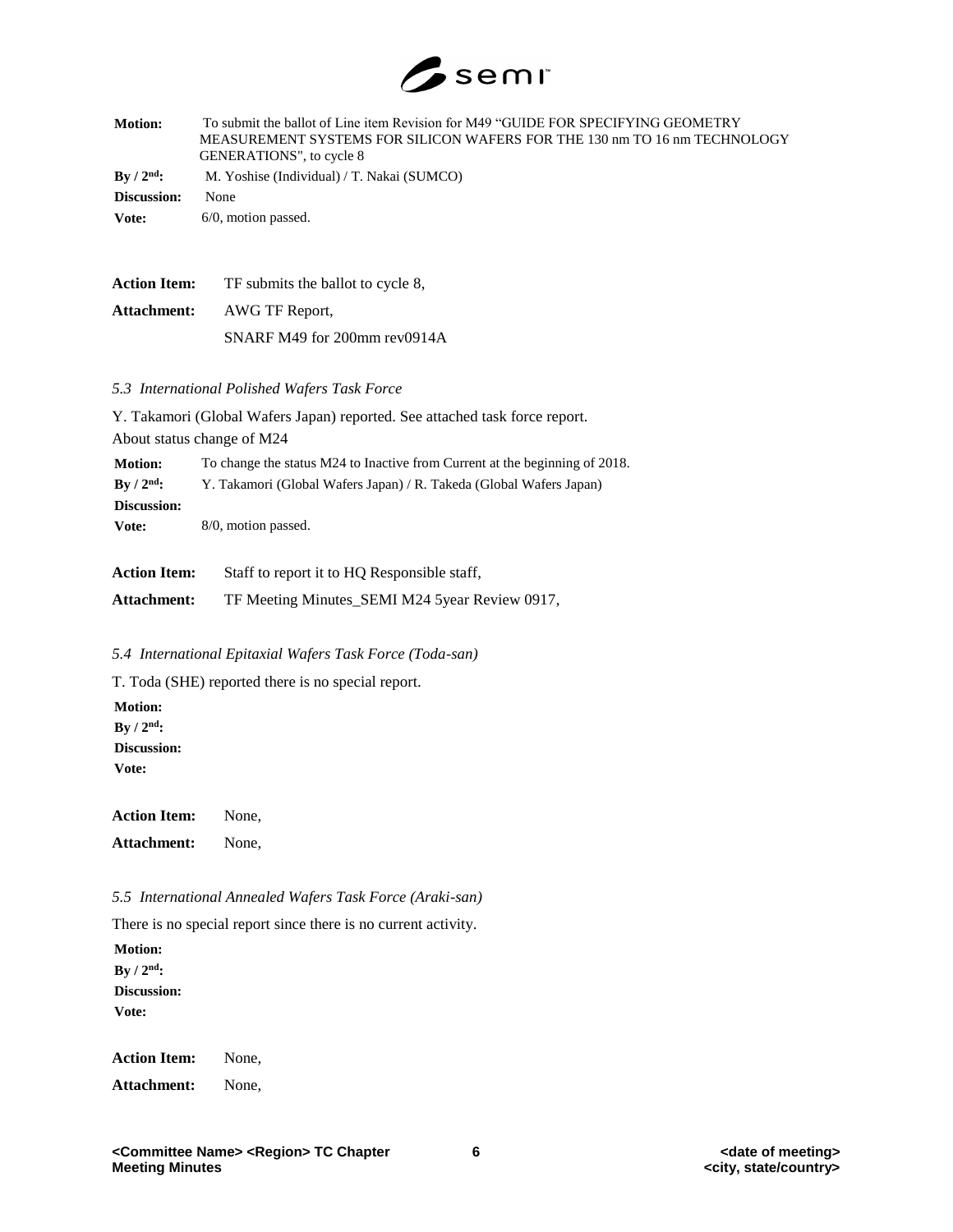

*5.6 International SOI Wafers Task Force (Ogura-san/ Nakai-san)*

There is no special report since there is no current activity.

**Motion:**  $\mathbf{By}$  /  $2^{\mathrm{nd}}$ : **Discussion: Vote:**

**Action Item:** None, **Attachment:** None,

*5.7 International Terminology Task Force (Nakai-san)*

See GSC Report. **Motion: By / 2nd: Discussion: Vote:**

**Action Item:** None, **Attachment:** None

*5.8 International Test Methods Task Force (Takeda-san) Japan Test Method Task Force (Takeda-san/ Otsuki-san/ Omata-san)*

R. Takeda (Global Wafers Japan) reported. See details in the attachment.

**Attachment:** Test Method TF Meeting Minutes\_20170919 (1),

 5774: New Standard: Guide for Sample Preparation Method for Minority Carrier Diffusion Length Measurement in Silicon Wafers by Surface Photovoltage Method for Cycle 8.

| <b>Motion:</b>      | To submit the ballot of the 5774: New Standard: Guide for Sample Preparation Method for Minority Carrier<br>Diffusion Length Measurement in Silicon Wafers by Surface Photovoltage Method, to cycle 8 |
|---------------------|-------------------------------------------------------------------------------------------------------------------------------------------------------------------------------------------------------|
| $\rm{By}/2^{nd}$ :  | R. Takeda (Global Wafers Japan) / M. Yoshise (individual)                                                                                                                                             |
| Discussion:         | None                                                                                                                                                                                                  |
| Vote:               | 7/0, motion passed                                                                                                                                                                                    |
| <b>Action Item:</b> | Task Force submit the ballot to cycle 8                                                                                                                                                               |

**Attachment:** none

*5.9 International Advanced Surface Inspection Task Force (Ikota-san / Tamaki-san)*

- The last meeting was held during SEMICON West 2017.
- The following documents were reviewed;
	- 6041, passed TC Chapter review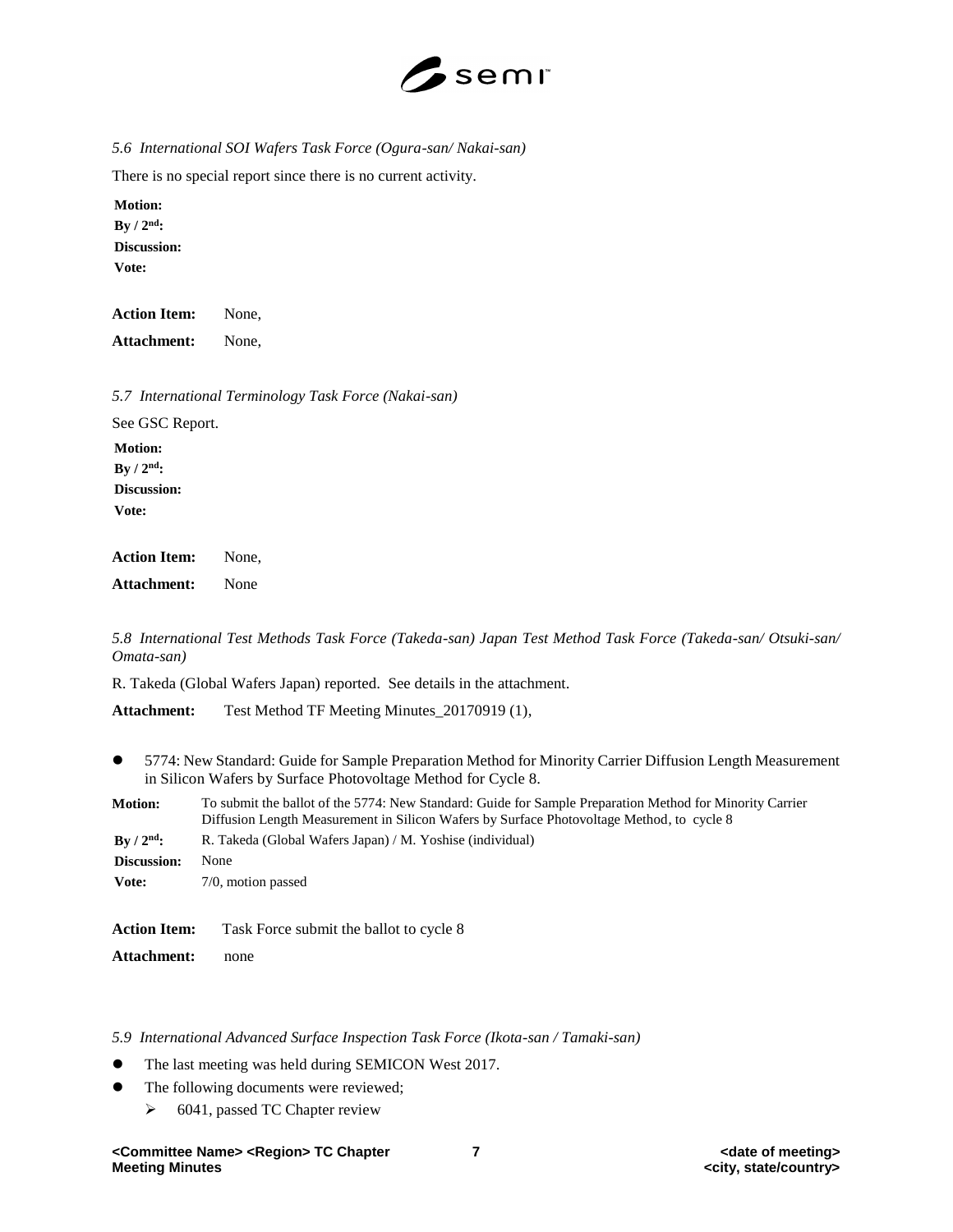

- 6996 failed, will re-ballot.
- Doc. 6096A: Line Item Revision to SEMI M53-0216 Practice for Calibrating Scanning Surface Inspection Systems Using Certified Depositions of Monodispere Reference Spheres on Unpatterned Semiconductor Wafer Surfaces was submitted to Cycle 6, ballot review is conducted at the SEMICON Europa meeting

**Action Item:** None,

**Attachment:** None,

## *5.10 Fiducial Mark Interoperability Task Force (Nakai-san)*

T. Nakai (SUMCO) reported that this task force will be disbanded by the end of this year. Japan Silicon Wafer TC Chapter decided disbandment of this task force. Japan Si TC Chapter is waiting for the other TC Chapter decision to disband the task force.

**Motion: By / 2nd: Discussion: Vote:**

| <b>Action Item:</b> | None. |
|---------------------|-------|
| Attachment:         | None, |

## **6 Old Business**

6.1 *Previous Action items*

● See Table 12. All action items are closed.

| <b>Action Item:</b> | None, |
|---------------------|-------|
|---------------------|-------|

**Attachment:** None,

- *6.2 3-years project Period Check*
- Approval of project period expansion

 $\triangleright$  None

**Action Item:** None,

**Attachment:** None,

6.3 Consideration of 5-year Review

• None

## **7 New Business**

7.1 *New Activity*

• None,

**Action Item:** None,

**Attachment:** None,